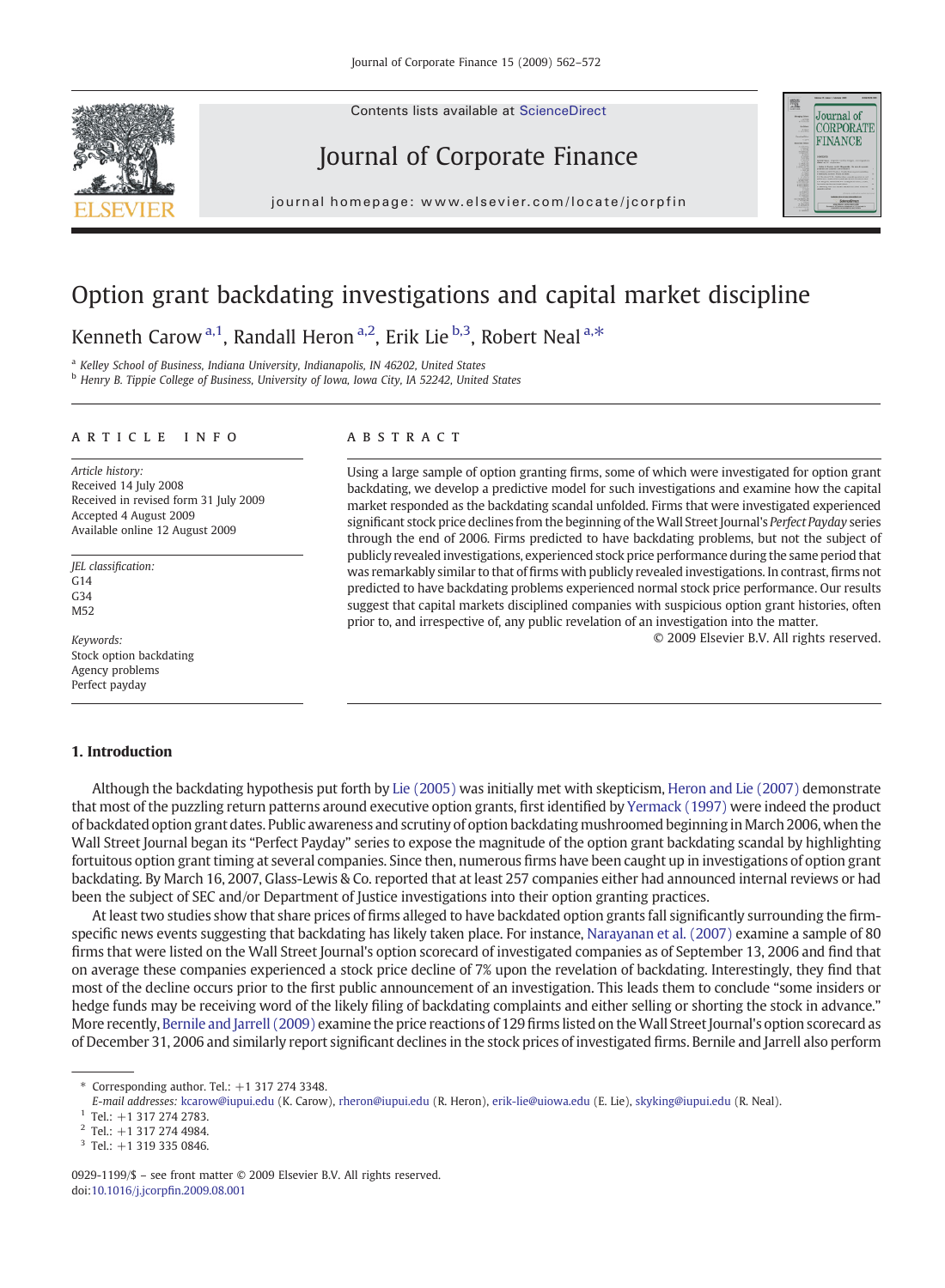cross-sectional analyses and report "Investors' reaction to backdating accusations is negatively related to firms' likely culpability and, consistent with increased information risk, shareholders' losses are directly related to the magnitude of the resulting earnings restatements, despite their effect on cashflows being arguably small." Their results illustrate that investors place a considerable weight on the information conveyed by backdating accusations, which suggest managerial self-dealing at shareholder expense. Specifically, investors tend to bid down the stock prices of the accused firms far in excess of estimates of direct costs in terms of future cash flows. These results are consistent with [Karpoff et al.'s \(2008a,b\)](#page--1-0) conclusions that the reputational losses imposed by financial markets for financial misrepresentation are significant.

While [Narayanan et al. \(2007\)](#page--1-0) and [Bernile and Jarrell \(2009\)](#page--1-0) focus on companies that have been publicly thrust into the option timing spotlight, several academic studies, such as [Heron and Lie \(2009\)](#page--1-0), [Bebchuk et al. \(2006\)](#page--1-0), and [Bizjak et al. \(2008\)](#page--1-0) suggest that a substantial number of companies with undisclosed problems remain. This raises interesting questions regarding how efficient capital markets are in disciplining companies when evidence exists to suggest heightened agency problems between owners and managers. For instance, it could be that the declining stock prices documented by [Narayanan et al. \(2007\)](#page--1-0) and [Bernile and Jarrell \(2009\)](#page--1-0), which begin prior to the revelation of backdating problems for firms in their samples (all of which have publicly revealed option investigations) are simply the result of market participants "hearing rumors" of impending announcements and reducing their exposures in anticipation of significant legal costs, possible management turnover, etc. Alternatively, it could be that capital market participants were taking calculated positions using publicly-available data to forecast the likelihood of option grant timing problems and simply reduced their exposure to companies where the evidence was suggestive of managerial self-dealing—even in the absence of an impending announcement of an investigation of the firm. This suggests that capital markets are proactive in disciplining companies for heightened agency problems and further suggests that companies are penalized by heightened costs of capital (and thus, lower stock prices) when the evidence is suggestive of managerial self-dealing, even in the absence of any public disclosure of investigations into the matter.

Thus, our main focus in this study is to examine the extent to which capital markets discipline firms for which there are reasons to believe that agency problems are heightened, yet for which no public allegations or revelations have been made. Given that (i) the number of firms estimated to have option backdating problems far exceeds the number with publicly revealed investigations and (ii) the evidence in [Bernile and Jarrell \(2009\)](#page--1-0) shows that stock market reactions are negatively related to likely culpability for firms with publicly revealed indications of option timing problems, we believe that the option backdating scandal provides a unique setting to investigate this research question. Intuitively, if the market exerts backdating-related discipline, in addition to observing declines in the stock prices of firms with public announcements of backdating investigations, we should also observe declines in the prices of firms where the evidence that can be assembled from their historical option grant date selections is suggestive of heightened agency costs, even in the absence of any publicly disclosed inquiry.

We start our analysis by using the Glass-Lewis report to identify (as of March of 2007) firms that had either announced their own internal investigations or were at some point publicly revealed as being under investigation by the SEC or DOJ. Of these firms, 163 had restated their financial statements to account for option grant timing irregularities as of the time of the report. We then obtain the option grant histories and other firm-specific characteristics for all option granting firms covered on CRSP, Compustat, and Thomson Financial's insider trading database. Consequently, our sample includes the 257 firms appearing in the Glass-Lewis report because of backdating investigations and a sample of 3164 option granting firms that are not included in the Glass-Lewis report because there were no publicly revealed option grant timing investigations at the company as of March of 2007.

Next, we estimate models to identify factors that contribute to an investigation into option grant backdating or to the relative size of a resulting restatement of financial statements. We use these models for predictive purposes on the sample of firms that were not under investigation to classify them into groups. We contrast two groups—those with option grant histories that lead to a prediction that they have a high probability of having backdated options, and those that the model suggests have a low probability of having backdated option grant dates. Similarly, we contrast the group where the predicted financial restatements are the largest with the group where the predicted financial restatements are the least.

We find that the stock price patterns for both of the portfolio groupings that our models predicted to have a high probability of backdating problems (high probability of an investigation; high estimated restatement) are very similar to that for the portfolio of firms that were the subject of publicly announced internal investigations (but not SEC or DOJ investigations) and mentioned in the Glass-Lewis report. For example, cumulative abnormal returns over the period spanning from March 9th, 2006 (roughly one week prior to the WSJ's first Perfect Payday article) through December 31, 2006 are −7.2% for the portfolio predicted to have a high probability of an options timing investigation and −8.3% for the portfolio predicted to have the largest relative restatement. The corresponding abnormal return figure for the portfolio of firms with publicly revealed internal investigations is −8.8%. These abnormal declines are all statistically different from zero, but do not statistically differ from each other. In contrast, the portfolios of firms that our models predict to have a low likelihood of either an options timing investigation or a low resulting financial restatement do not experience negative abnormal returns. Moreover, the abnormal returns of the portfolios of firms predicted to have a high probability of an option backdating investigation (high relative restatement) are significantly lower  $-10.4%$  ( $-9.8%$ ) than the abnormal returns for the portfolios of firms predicted to have a low probability of an option backdating investigation or a resulting financial restatement.

Our findings are consistent the recent work of [Karpoff et al. \(2008a,b\)](#page--1-0), which finds that the reputational losses imposed by financial misrepresentation are significant. Our results also complement [Bernile and Jarrell \(2009\)](#page--1-0), who study the stock price reactions of firms publicly identified as having potential option backdating problems and conclude that the majority of the stock price declines are due to investors updating their perceptions of agency costs between owners and managers. Our results suggest that capital markets actively discipline firms whose actions suggest that agency costs are heightened, even if there are no formal inquiries into the matter, by the firm, the SEC, or the Department of Justice. Specifically, investors appear to have been able to identify firms that were likely to have option granting problems and bid their prices down, even in the absence of any public announcement. One can also infer from our